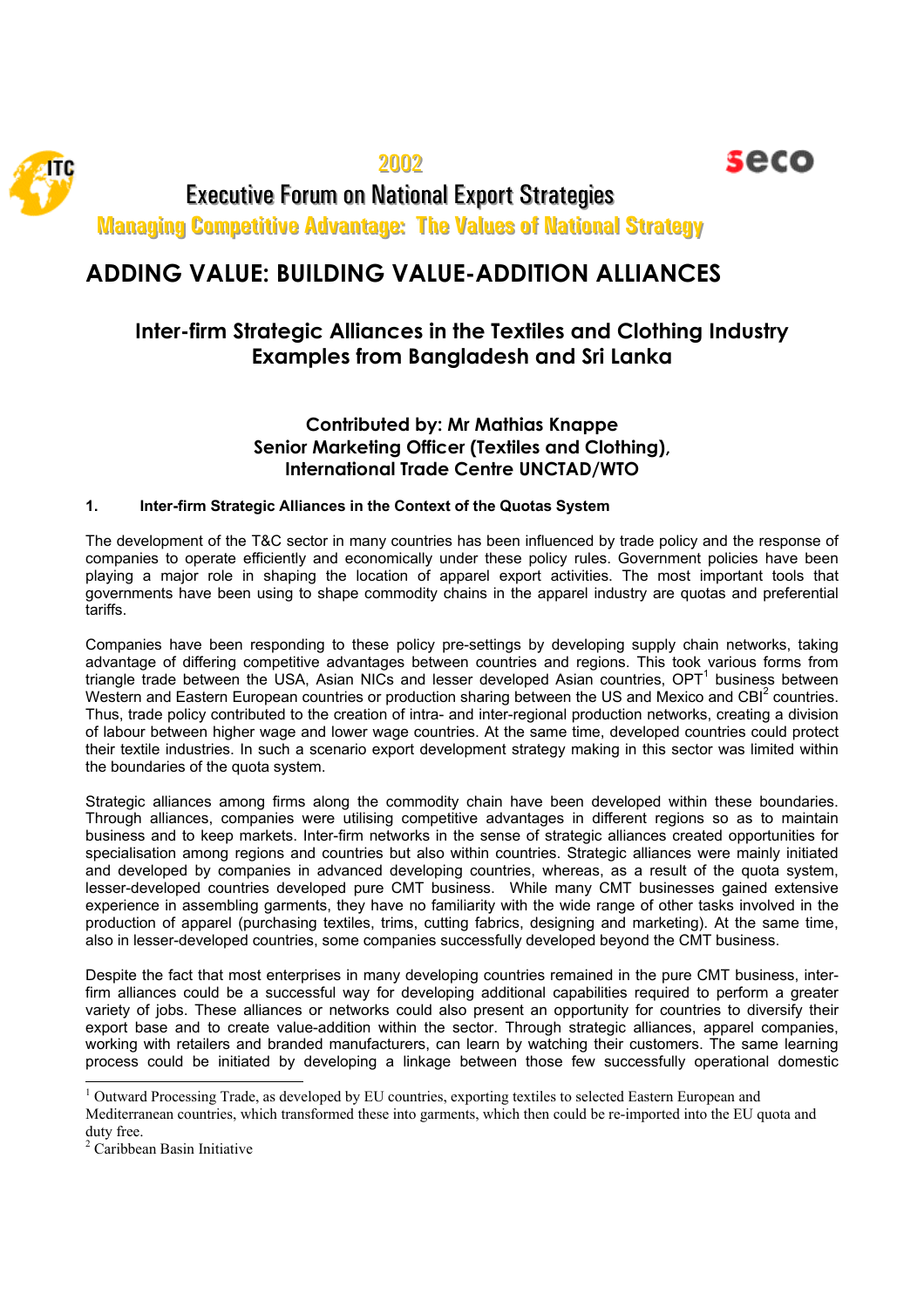companies, which developed beyond the pure CMT business, and the majority of pure CMT manufacturers. Their relationship is often determined by sub-contracting arrangements. This process of learning is critical to expand the capabilities to include high-value-added activities such as marketing and design. It would be a possible way to expand the customer base of the country's apparel firms, reducing dependence on a few large customers.

By doing so, companies and often the whole garment sector in developing countries could move up the value chain towards full service production, which is more demanding than assembly contracting as it requires the company receiving orders to source the fabrics and trims for the garments it will make. Developing the capacity to provide this service requires companies to develop networks both with downstream suppliers who can provide the materials needed to put the package together, as well as upstream customers looking to place orders of apparel (backward and forward linkages). Companies performing full services can receive orders from branded manufacturers, designers, or retailers who prefer to provide full service producers with nothing more than their specifications for a particular piece of clothing. Developing networks will be crucial to perform the transition to full service production. To start the development systematically, companies could focus on developing national networks first. These networks would target those larger successfully evolved companies, who developed a service package and the majority of smaller manufacturers purely performing CMT business.

Developing countries will have to lock at this opportunity even more so after the phasing out of the MFA. In 2005 quick response will be one of the important competitiveness determinants. In order to quickly respond, companies will have to have developed networks with other companies, domestically and internationally. Only through joint strategic alliances could companies and whole sectors in developing countries successfully face the challenges of the phasing out of the MFA.

#### **2. A Brief Analysis of the Situation in Bangladesh**

The clothing industry of Bangladesh is an example of how trade policy developed and shaped the industry, which has become the country's most important export sector. Its ready-made garment (RMG) industry gained extensive experience in assembling garments but so far has not been able to develop a full service production, vital to survive after 2005. The national discussion about inter-firm strategic alliances is focused on the question whether the country should develop a textile industry in support of its RMG exports.

In Bangladesh backward linkages are presently discussed mainly in its technical sense i.e. for developing a supply base of fabrics for the export-oriented ready-made garments sector. While in the knitwear sub-sector a self-sufficiency of around 70 per cent in the supply of domestic fabrics has already been reached, in the weaving sector presently only 20 per cent of the fabrics originate in the country. Despite incentive measures given to attract the establishment of a textile industry in the country (including direct cash incentives) sufficient investment could not be attracted to increase the ratio of self-sufficiency. Various sources confirmed that Bangladesh fabrics are around 20 per cent more expensive than Chinese fabrics. In general, in the fiscal year 2002 the knitwear sector contributed 32 percent and the woven sector 68 per cent of the total RMG exports. Total exports were mainly targeted at two markets, namely Europe with 52 per cent of total RMG exports and the USA, accounting for 42 per cent.

Cash incentives for the use of local fabrics (knitted as well as woven) were provided over the last 10 years. At the beginning, a 15 per cent cash incentive on the value of the exported locally made fabric was given. This was increased to 25 per cent until 2002. From 1 July 2002 (start of the FY 2003) it was again reduced to 15 per cent and will phase out over the next three years until 2005. This will coincide with the phasing out of the ATC. Thus the local textile industry as well as the domestic RMG industry, which rely on local fabrics because of the short lead times involved, will phase a double challenge in 2005.

The establishment of backward linkages is closely interrelated with the need to have forward linkages in place. Only with a clear concept of where and how to export RMG, would the pursuance of establishing a supporting export-oriented textile industry be successful. In order to develop backward linkages, a clear export strategy for RMG needs to be developed i.e. forward linkages with an orientation towards new products and markets. This is not necessarily the case in many developing countries presently benefiting from the quota allocation, including Bangladesh. Exports in this sector are usually not based on a clear strategy. In fact, within the present quota system, backward linkages are not necessarily needed to successfully develop a garment industry. On the other hand, corresponding Rules of Origin requirements of existing GSP schemes encourage the establishment of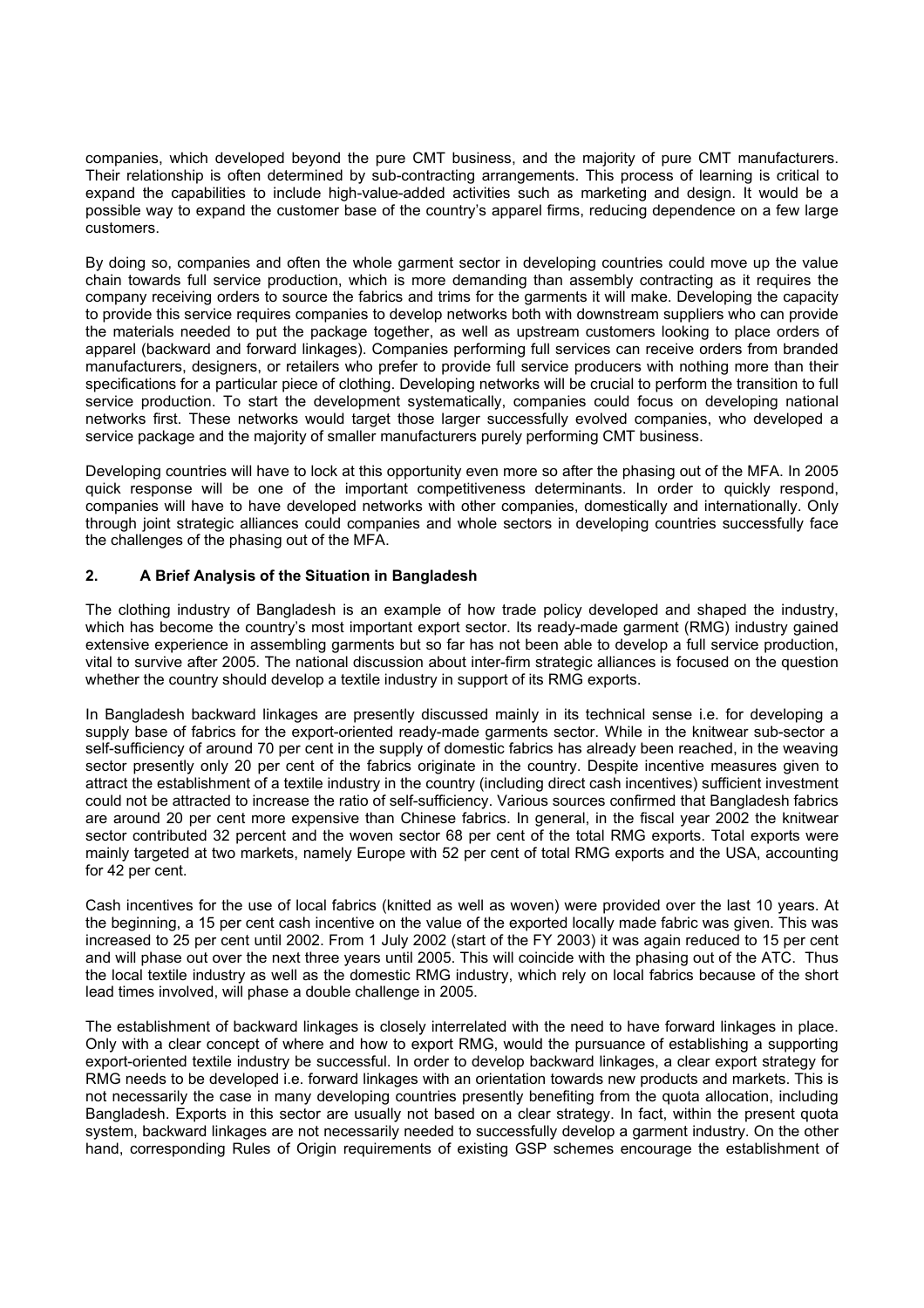backward linkages. Moreover, in the future it is expected that lead time (short response) will become a more important factor for major buyers than price. This would be another argument in favour of having in place a textile industry, which could quickly deliver the fabrics needed to satisfy customers overseas. This would specially be important in a country, which has an underdeveloped port and logistical infrastructure with long handling times in import and export operations, among other infrastructural problems.

While the Bangladesh Garment Manufacturers Exporters Association (BGMEA) is not opposing the development of backward linkages, it would not be happy if domestic RMG manufacturers were "forced" to buy local due to subsidization of local fabrics or duties on imported fabrics. The Bangladesh Textile Manufacturers Association (BTMA), however, is fully in favour of developing national backward linkages and criticizes any development in opening the market for foreign fabrics (an example is the SAARC cumulating options under the EU GSP scheme).

With regard to the development of business-to-business linkages in rural areas, many RMG manufacturers believe that the necessary skills, apart from infrastructure and communication, are not available in rural areas to develop business linkages to smaller units. In order to compete on international markets they will have to rely on international competitive imports for all sorts of supplies, including of ancillaries. The only possibility seen is the exploitation of local skills in stitching, lace work and embroidery. Locally available skills, which form part of the national culture, could be incorporated into the process of RMG manufacturing. However, for this, substantial training would be needed so as to develop the necessary knowledge and know-how to transform the national skills into exportable products. Thus, a joint private sector effort, or government inputs are needed to develop these skills, benefiting from and exploiting a cultural heritage. This, however, is a long-term approach, which need to be covered in an export development plan. Successful short-term results in view of 2005 are not likely and would bear the risk that developed skills and linkages would be a victim of major market restructuring, expected to take place with the phasing out of the ATC.

Traditional subcontracting arrangements exist but are not promoted or supported by any organization. Under the umbrella of BGMEA, all association members can subcontract parts of their order to other members so as to comply with specific and larger orders of foreign buyers. This, however, is done on an ad hoc basis where BGMEA is only informed and a notice issued so as to keep the duty free status for exports. In fact, RMG manufacturers see private partnership development as part of their business plan to be undertaken individually by companies. It is presently not supported by any organization or a government programme.

A "deemed export scheme" exists to support indirect exports for enterprises, which supply to export-oriented enterprises. This scheme basically consists of the possibility to open back-to-back L/Cs on the basis of a master L/C to smaller producers. However, not much use has been made of this scheme. It hardly attracted any investment into local areas.

#### **3. Sri Lanka and Inter-firm Strategic Alliances**

Contrary to Bangladesh, Sri Lanka follows an open market policy. Fabrics for the exports of RMG can be imported freely without any duties. A domestic textile industry hardly exists and thus there is no political pressure for protecting the industry. The Government is not providing any incentives or subsidies for the establishment of backward linkage industries in the country to develop a fabric base for its RMG exports. It is believed that there are other and better ways of improving the competitiveness of the industry. However, Sri Lanka very successfully developed backward linkages in ancillary industries for the garment industry. This includes elastics, buttons, zippers, hangers and labels, etc. Without a vibrant backward integration industry for ancillary products, the local garment industry would not have developed so far. The country has realized that its competitive advantage lies in the production of value-added garments in selected niche markets. In order to stay competitive in these markets, the flexible import of fashion fabrics is regarded as an important competitive determinant. Local fabric suppliers would not be in a position to provide the resources in the quality and flexibility required.

In Sri Lanka some of the larger garment manufacturers have developed very successfully over the last years into world-class garment manufacturers. The majority of enterprises, however, have not progressed that well and are still relying heavily on the CMT business. While the few successful companies have diversified their markets and have specialized in high-value added products, the smaller and medium seized companies have not done so, relying still heavily on quota rents. The successful ones will thus have no major problems in facing the challenges of 2005. However, these companies realized that they alone would face difficulties if the country as a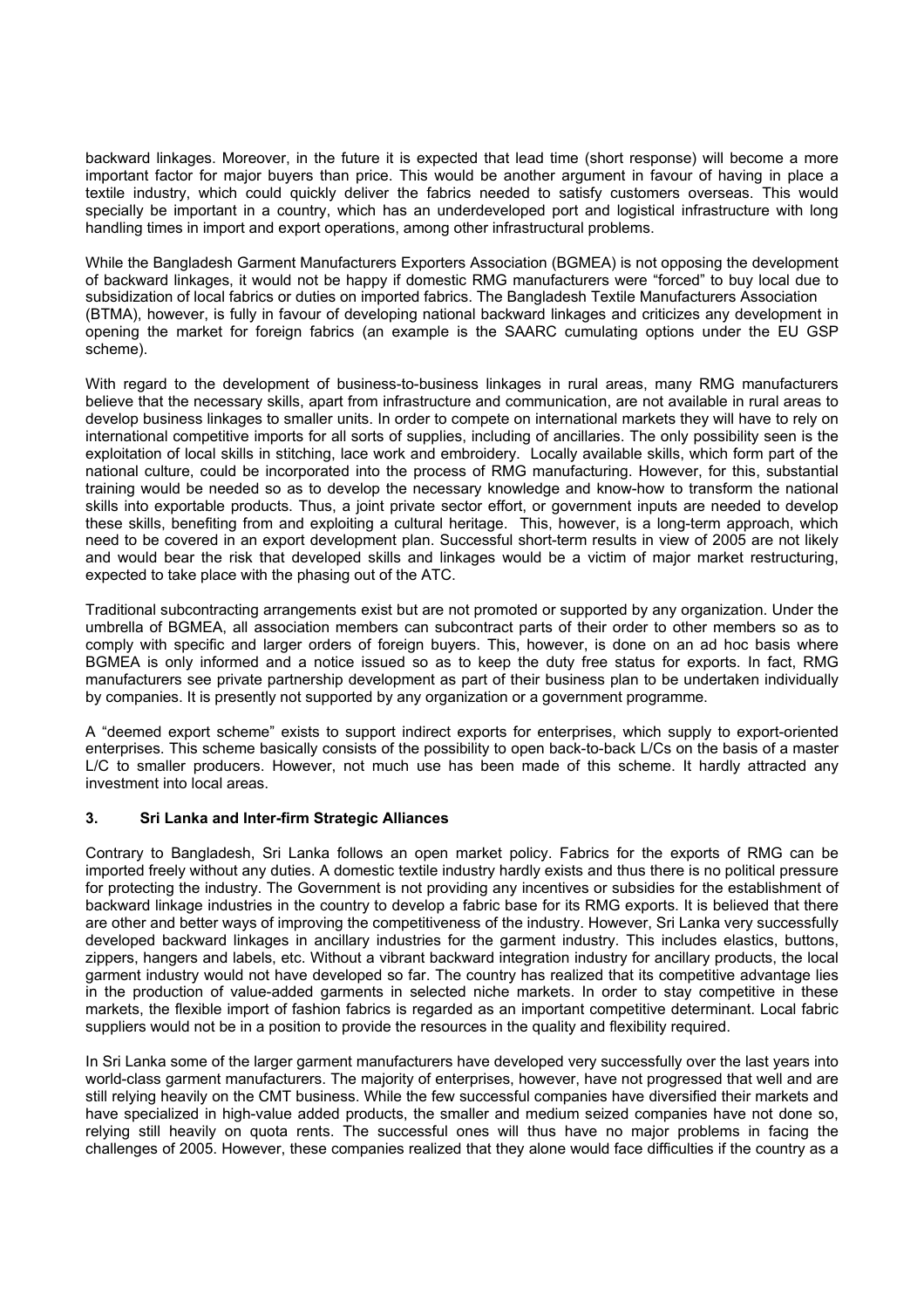whole could not sustain a critical mass of garment manufacturers. Larger successfully developing companies thus are realizing that they will have to assist smaller companies to adjust to the challenges of 2005. This could be done, inter alia, by creating inter-firm alliances with smaller units to sustain the critical mass necessary in the country.

The Government does not provide specific support to the development of linkages between small and large enterprises. There is presently hardly any close cooperation existing between larger and smaller units beyond simple subcontracting arrangements on an ad hoc basis. Nevertheless, most of the enterprises agree that a long-term cooperation would be vital for the industry. This, however, needs to be supported by the Government following a successful development model, which needs to be identified and implemented under the guidance and facilitation of the Sri Lanka Export Development Board.

The industry strives to develop an image for the country as a whole as a reliable quality manufacturer of garments in general and more specifically for high value-added garments such as in the intimate wear and lingerie sub-sectors. This vision has been expressed in a recently devolved action plan for the industry until 2005. Specific steps towards this end have so far not been undertaken. There are in fact possibilities for the industry to develop such a positive image by exploiting the work of some successful and established manufacturers through inter-firm strategic alliances, as described below in the case study on Stretchline. The crucial point would be to create a win-win scenario for all enterprises; for those enterprises on whose successful work the sector could build on and for those enterprises, who could utilize the positive image already created. In order to oversee and balance this approach an independent body, such as the Export Development Board, would be necessary. It would also ensure that a country image could be created and that benefits are equally distributed among all participating companies. The strategy and its vision of the country in this product sector need to be made known among the major international retail houses.

An overall lesson from Sri Lanka could be seen in the fact that in an open global marketing system, sourcing from the most competitive supply source is advantageous. No domestic production could provide the range of material and designs required for an industry in which demand and styles change several times in a year. Thus, a full integration into the textiles industry is not an essential condition for a clothing industry to develop. Sri Lanka's efforts towards value addition have focused more on forward integration than backward integration. Value addition resulted mainly from product and market diversification and quality upgrading than from backward integration. In the initial stages of developing the industry, however, the state played a lead role in industry clustering and forging alliance between business and the state and even business to business as witnessed by the 200 Garment Manufacturers Programme, described below.

#### 3.1 Case study Stretchline

One of the country's main targets in its textiles and clothing sector development strategy is to develop a reputation and image in the world market as a high-quality base for garment making. The focus on garments in general is, however, regarded as too wide for the country. Some of the leading Sri Lankan garment manufacturers are therefore trying to develop an image of a specialty garment-manufacturing base. The successful work of a few companies in the high-value added product range of intimate apparel could be further exploited to develop a brand image for the country as a whole.

One of the successful companies operating in the intimate apparel sector is a company called Stretchline. Stretchline was founded in Sri Lanka and is a joint venture between a Sri Lankan (MAS Holdings), a British (Charnwood Elastic Group), and an American company (MAST Inc.). It has become a reputed manufacturer of nylon elastic for lingerie (viz. woven, knitted and jacquard elastics). Set up in 1995 with an investment of US\$ 12 million, the company created an international reputation for high standards in nylon elastic for its products, becoming a leading manufacturer of elastics used in underwear and lingerie. Due to a successful marketing and diversification strategy it has developed a brand name made in Sri Lanka. This brand name is well known in the intimate apparel sector and among lingerie makers in the international market. But the company is even more ambitious as it would like to create a worldwide name from Sri Lanka. Stretchline has its biggest markets in the US with 70 per cent of the production going there. 20 percent of the balance goes to the UK and the rest to other European countries and Australia. The product is basically marketed for higher-end retailers and brands. Designer labels such as Victoria's Secret, Gap, The Limited and Calvin Klein, but also Marks & Spencer, BhS,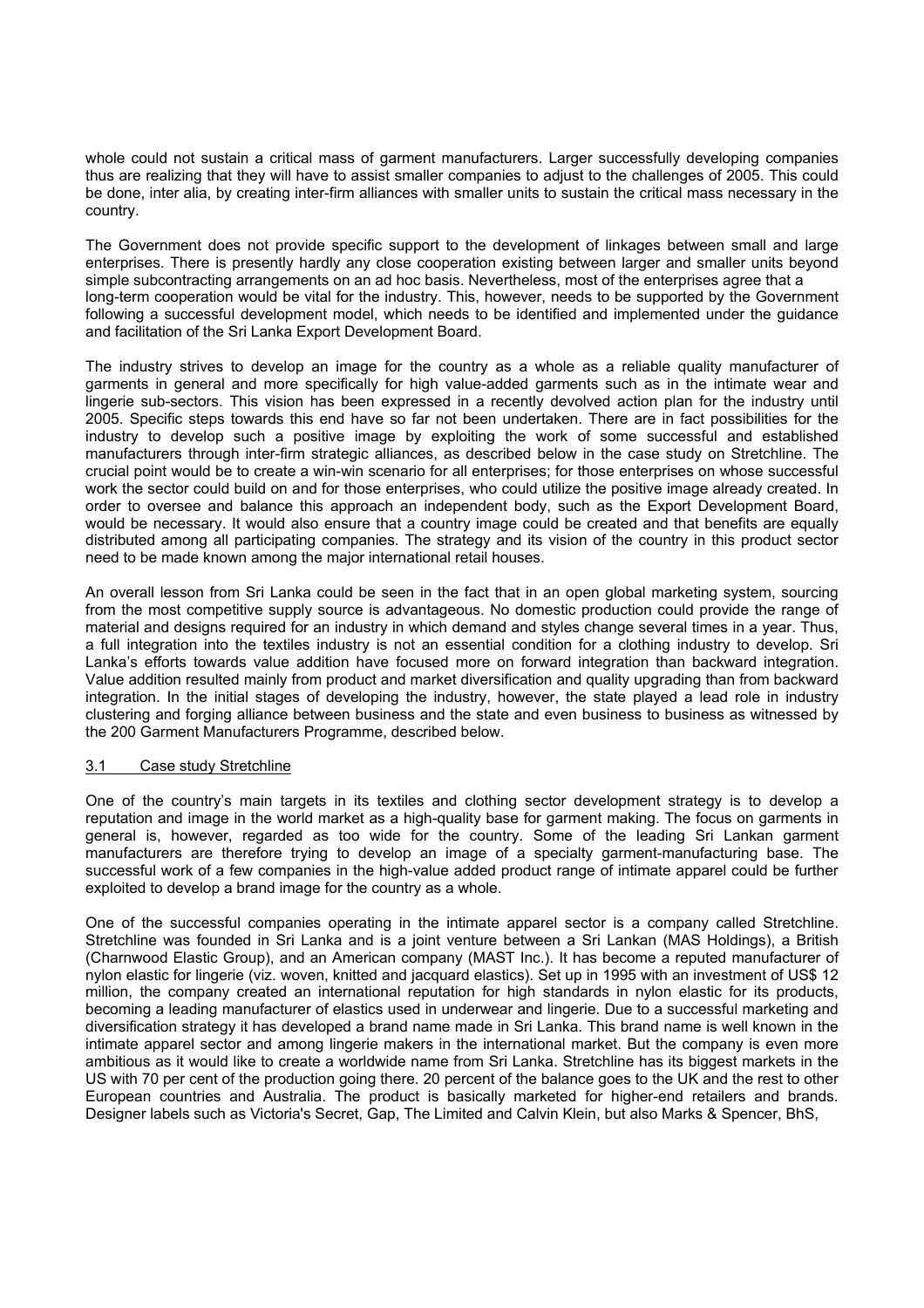Target Australia, Tesco, Lerner, Express and Lane Bryant are some of its prominent customer. Its major competitors are Hong Kong and China and contrary to most other Sri Lankan garment manufacturers it looks forward to 2005 as it foresees a bright future. At present the company employs 560 people at its factory at the Biyagama Export Processing Zone, near Colombo.

This successfully developed brand name of a product made in Sri Lanka could be further exploited for Sri Lanka's clothing sector as a quality manufacturer for underwear lingerie if the final garments were also produced in the country. This is presently only done by one company (MAS), which is one of the shareholders and joint venture partners of Stretchline. It is, however, not done on a larger scale with other Sri Lankan garment manufacturers. Producing lingerie in Sri Lanka on a larger scale would be advantageous as "elastics are bad travellers", meaning that a manufacturing into intimate underwear at the same location is an advantage. This could be an opportunity for the country to further exploit a very positive image, which was created by one company. In order to do so, a win-win situation needs to be created, in which both the successful initiation company Stretchline as well as a subsequent garment underwear manufacturers would benefit. Such a privateprivate alliance needs to be build on trust for a successful long-term relationship. This calls for a facilitating role by an independent body, which could also take over the role of marketing the image of "high-quality intimate garments made in Sri Lanka". The most appropriate and reputed body to do so in the country is the national Trade Promotion Organization the Export Development Board (EDB) of Sri Lanka.

#### 3.2 Case Study: The 200 Garment Factory Program (GFP)

In 1992 Sri Lanka witnessed a significant increase in the growth rate of garment exports. This growth was related to an initiative that was known as the 200 Garment Factory Programme. In 1990, a Government Cabinet Sub-Committee recommended the establishment of garment factories in the rural areas of Sri Lanka in the context of very high unemployment in the south of the country and especially among young people. It was an attempt to decentralize the industry away from the Western Province and its capital Colombo, where the country's only international airport and main port are located, and to encourage investors to set up factories in other districts. The then President Premadasa was strongly supporting and personally promoting this idea in a way to explore avenues of providing employment opportunities to the rural youth. He felt that this was an ideal way of providing decent employment to the young generation that suffered from a shortage in education and were living in poverty.

The programme was launched in early 1992 with the aim of setting up 200 garment factories. Existing companies located in Export Processing Zones (but which were not necessarily operating in the T&C business) were asked to set up new factory units in indicated rural areas. The major incentive for investors was the allocation of quotas, with the allocation being greater (and more valuable) for investments in more isolated rural sites. About 40 per cent of the sites were classified as most difficult, another 40 per cent as difficult and under 20 percent as non-difficult. Besides the inducement of quotas, various other incentives were offered, including tax holidays, ranging from 5-15 years, duty-free provisions and access to credit. To be eligible for these benefits, companies were requested to make a minimum investment of Rs 200 million, generate employment for at least 250 to 500 employees and produce 90 per cent for export markets.

Although no company was forced to establish new factories, it was made clear that the Government would like to see their cooperation in combating unemployment and poverty in rural areas. Thus, companies felt obliged to participate so as not to appear ignorant to and outside of an initiative for the development of the country, which was personally supported and promoted by the President. Many companies therefore entered the initiative reluctantly but followed this national initiative.

In the year 1992 and 1993, 164 existing factories located mainly in Colombo and EPZs, established new factory units in 21 districts. Tens of thousands of new jobs were created in rural areas. Since the President personally was behind the programme, involved in each and every factory set-up, and personally opening all new factories, the companies followed strict minimum factory standards. This led to the establishment of modern factories in the countryside with updated machinery, including computer-aided design (CAD) and marker making facilities. This programme gave an important development input to the industry letting it become the country's major manufacturing industry and the highest foreign exchange earner, improving social conditions in the rural areas.